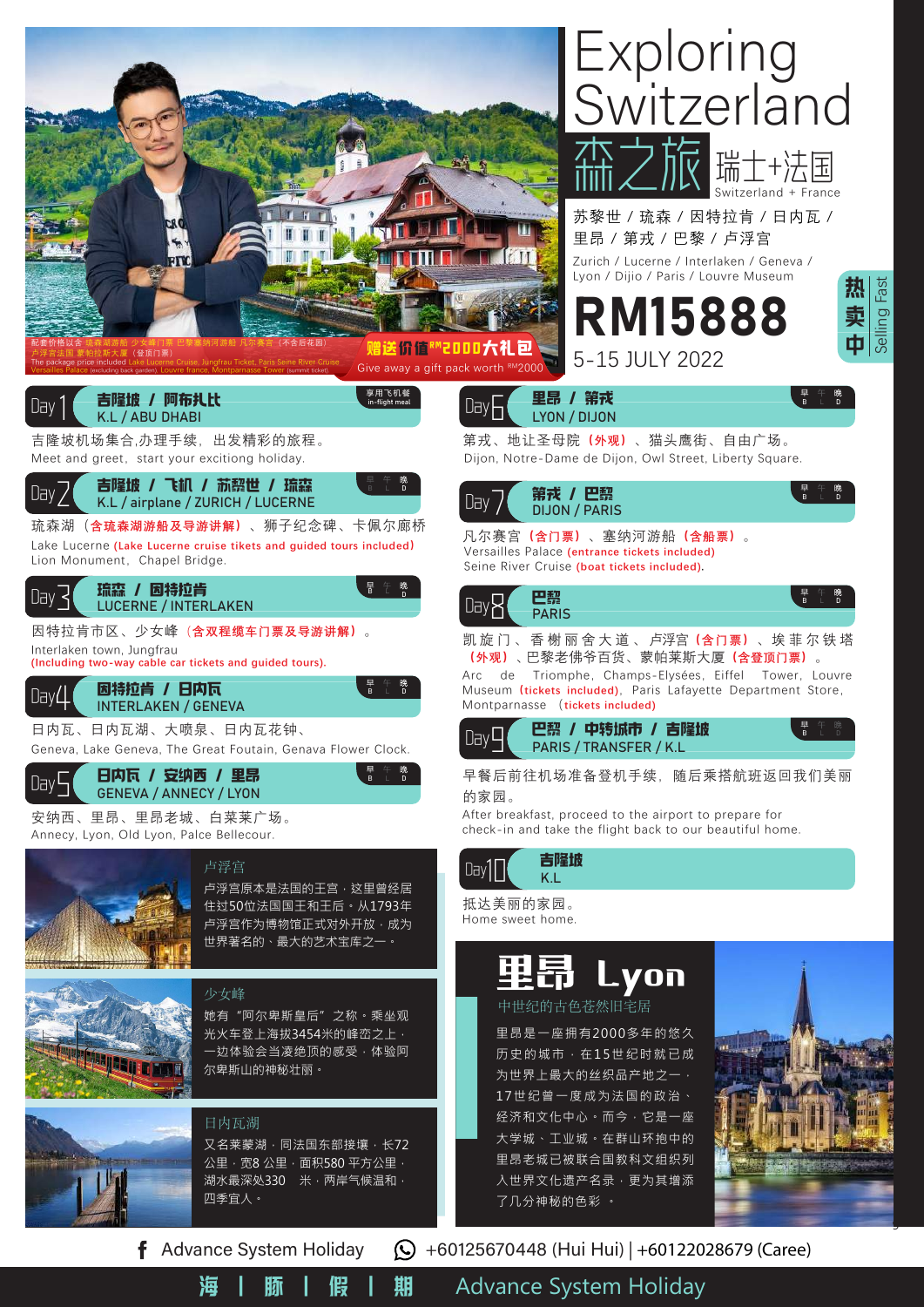

海 | 豚 | 假 | 期 Advance System Holiday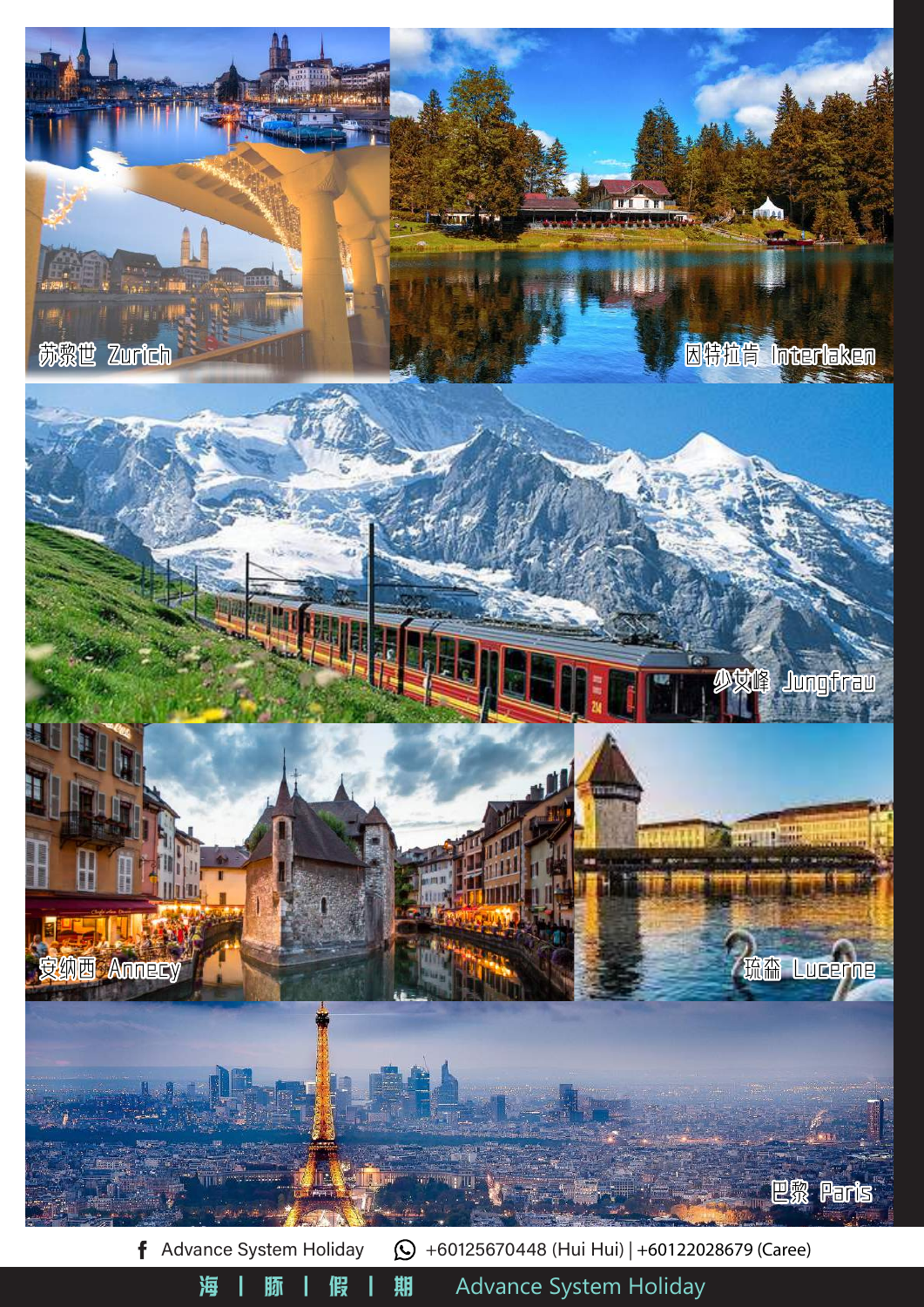## **REMARKS**

Deposit & Payment

Booking deposit\* (non-refundable) of the full payment should be paid after your booking has been verified by Advance System Holiday Sdn Bhd. Advance System Holiday Sdn Bhd reserves the right to cancel your booking if you fail to make a full-payment 7days before travelling dates.

\*20% or more deposit is required at time of booking as it depends on type of package.

Airlines used & Luggage Allowance: - Etihad Airway (25kg)

Hotel information: Local 3 star / 4 star

Meal's arrangement: 7x Dinner [ 1x Fondue, 1x Escargot, 5x Chinese Style Cuisine (6Dish1Soup)]

Price Inclusions

- All In (meals, accommodations, transfer, attractions, flights, taxes) as per stated in itinerary.

Price Exclusions

- Tour Leader / Manager services & tipping etc (if applicable)

- Travel Insurance, porterage charges, optional tour, activities not mentioned in itinerary.

- Single Room Request.

Important Things to note:

- Tours are conducted in English, with simple translations in Mandarin or Cantonese if required.

- No tour leader services

- Itineraries, meals, hotels and transportation are subject to change without prior notice.

- Triple Room - the third person shall be based on a roll-away bed. (Applies to itineraries of Europe & Other Countries), If Triple Sharing Room is not available, a Standard Twin Room plus a Standard Single Room will be arranged. Surcharges apply.

- Smoking in hotel rooms may cost you a penalty up to Euro 250 per day!

- If you plan to **enter or leave the EU with EUR 10 000 euros or more in cash** (or the equivalent in other currencies) you *must declare* it to the customs authorities. Failure to do so could result in your cash being retained by the customs authorities, and you may receive a fine. Be aware that the customs authorities may carry out individual checks as well as checks on your baggage and/or vehicle.

- Please bring along a copy of identification card (I/C) and passport copy but do not attached to your passport or keep in your wallet, this is for emergency use in case your wallet or passport has lost.

- Carrying fake designer brand goods is illegal in Europe. If Checked by custom, the goods could be confiscated and destroyed on

the spot or fined!

Seasonality: Spring (Mar-May) / Summer (Jun-Aug) / Autumn (Sep-Nov) / Winter(Dec-Feb)

Currency: Swiss franc (CHF), Pound sterling (GBP), Euro (EUR)

Tour commentary will be conducted in English with simple Mandarin or Cantonese translation by Tour Leader. All pictures shown are for illustration purposes only, actual may vary.

Kindly refer to Advance System Holiday Sdn Bhd term & conditions and company policy for full details.

#### **Disclaimer**

Although we try our best to ensure that the information that we display is correct, we cannot guarantee its accuracy and as such do not accept any liability should any information be incorrect. The information provided within late availability and exclusive deals is accurate and available at the time of entry however, it is not real-time. Therefore, we cannot guarantee that the offers will be available upon further enquiry. We are not responsible for the content of any other websites that we provide links to.

#### **\*\* The Itinerary are subject to the final discretion of the local and operator. \*\***

**\*\* If a place of visit is closed to visitors, it will be replaced with an alternative. \*\***

**\*\* During major events / trade shows / peak season, accommodation may not be in the city mentioned**

f Advance System Holiday  $\bigodot$  +60125670448 (Hui Hui) | +60122028679 (Caree)

海 | 豚 | 假 | 期 Advance System Holiday